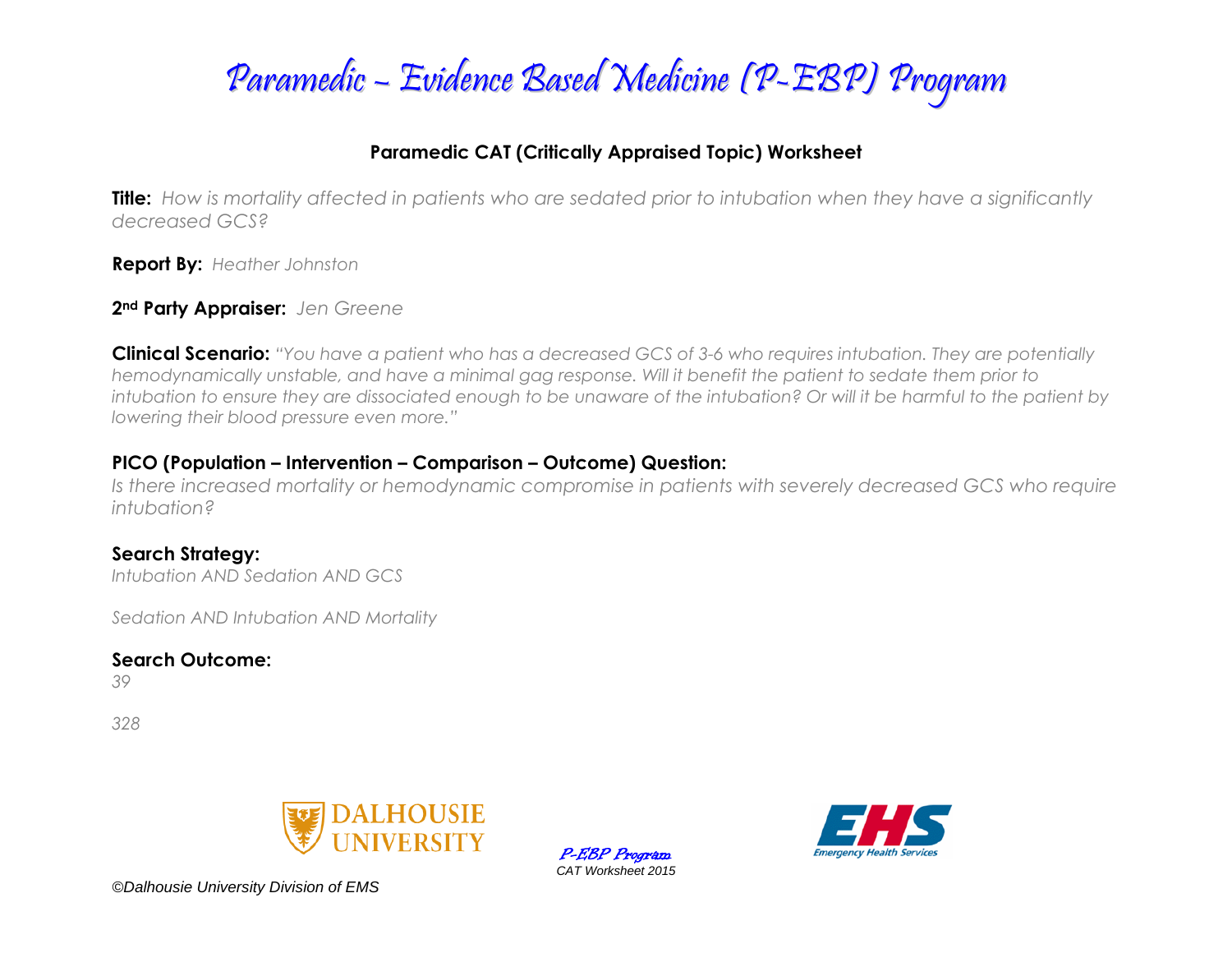| AUTHOR, DATE         | POPULATION:                                      | <b>DESIGN (LOE)</b>              | <b>OUTCOMES</b>                       | <b>RESULTS</b>                                   | STRENGTHS/                                 |
|----------------------|--------------------------------------------------|----------------------------------|---------------------------------------|--------------------------------------------------|--------------------------------------------|
|                      | SAMPLE                                           |                                  |                                       |                                                  | <b>WEAKNESSES</b>                          |
|                      | <b>CHARACTERISTICS</b>                           |                                  |                                       |                                                  |                                            |
| Hoffman et. al, 2016 | 21 242 adults with a GCS<br>less than 8 who were | Retrospective<br>Cohort Analysis | Mortality and<br>Neurological outcome | Difference between<br>observed and expected      | This study brings up<br>interesting points |
|                      | intubated prehospital                            |                                  |                                       | mortality based on the                           | about the potential                        |
|                      |                                                  | Evidence Level II                |                                       | RISC-II prognosis was lower                      | benefits to the                            |
|                      |                                                  |                                  |                                       | in intubated patients                            | patient of always                          |
|                      |                                                  |                                  |                                       | (42.2% [95% CI, 41.5-42.9%]                      | providing a bit of<br>sedation before      |
|                      |                                                  |                                  |                                       | Patients sedated before                          | intubating. This                           |
|                      |                                                  |                                  |                                       | intubation had lower                             | statistic does not take                    |
|                      |                                                  |                                  |                                       | observed mortality (37.7%                        | into account,                              |
|                      |                                                  |                                  |                                       | [95% CI, 36.7-38.7%; RISC-II                     | however, the fact                          |
|                      |                                                  |                                  |                                       | prognosis 39.0%; SMR                             | that patients with a                       |
|                      |                                                  |                                  |                                       | 0.967 [95% CI, 0.951-                            | higher GCS are more                        |
|                      |                                                  |                                  |                                       | 0.983]                                           | likely to have a                           |
|                      |                                                  |                                  |                                       |                                                  | positive outcome                           |
|                      |                                                  |                                  |                                       | Patients sedated before<br>intubation also had a | regardless of sedation                     |
|                      |                                                  |                                  |                                       | better early neurological                        | or intubation.                             |
|                      |                                                  |                                  |                                       | outcome compared to                              | This study also is using                   |
|                      |                                                  |                                  |                                       | those not intubated                              | a predictive value as                      |
|                      |                                                  |                                  |                                       | (64.8% [95% CI, 62.6-                            | its comparison rather                      |
|                      |                                                  |                                  |                                       | 67.1%]; RISC-II prognosis                        | than actual patients.                      |
|                      |                                                  |                                  |                                       | 61.1%; SMR 1.061 [95% CI,                        | While many factors                         |
|                      |                                                  |                                  |                                       | $1.025 - 1.098]$                                 | were taken into                            |
|                      |                                                  |                                  |                                       |                                                  | account to make the                        |
|                      |                                                  |                                  |                                       |                                                  | RISC-II prognosis, it is                   |
|                      |                                                  |                                  |                                       |                                                  | still not as beneficial                    |
|                      |                                                  |                                  |                                       |                                                  | of actual patient                          |
|                      |                                                  |                                  |                                       |                                                  | comparisons in a                           |



P-EBP Program *CAT Worksheet 2015*

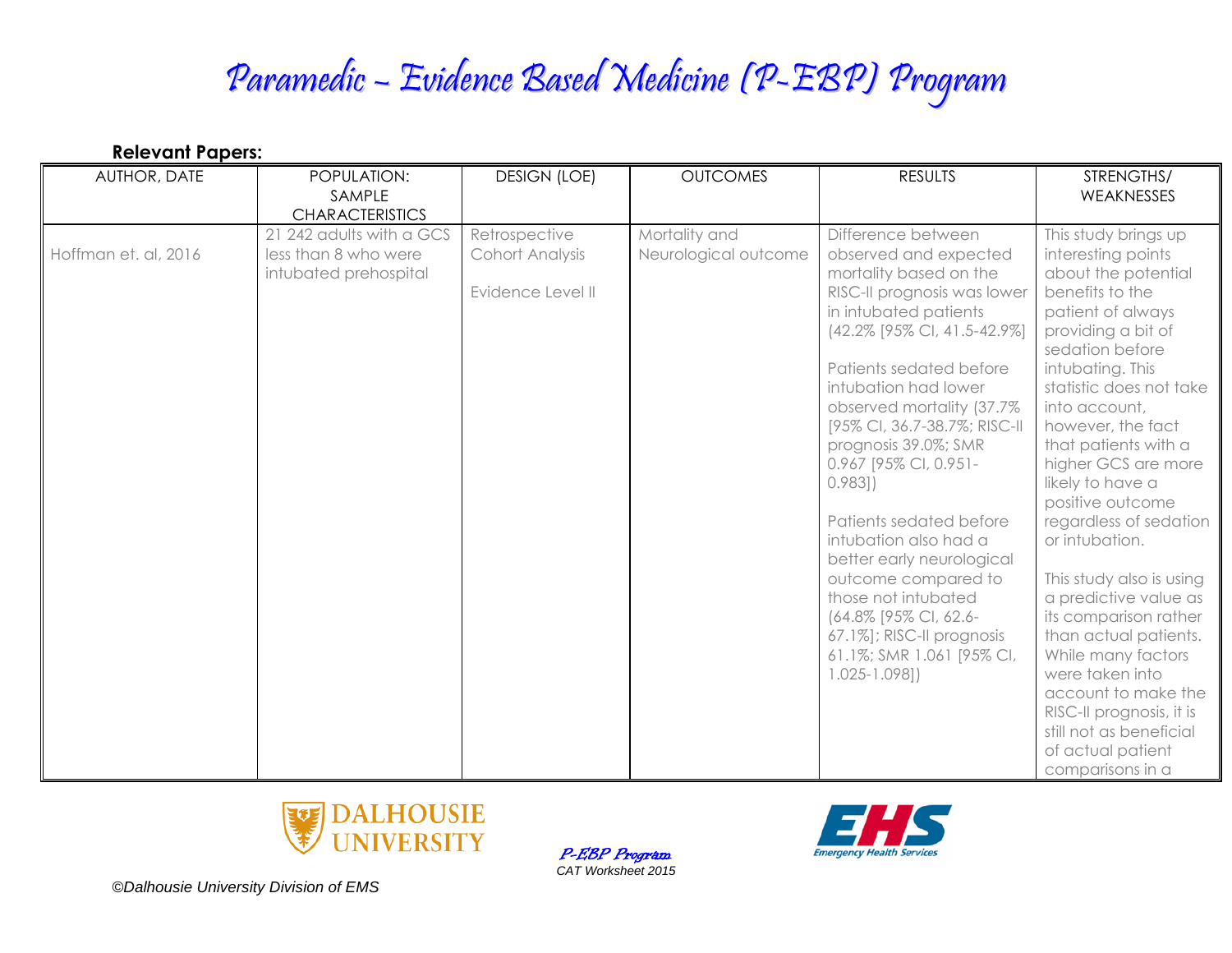|                        |                                                                                                                                 |                                                    |                                                                           |                                                                                                                                                                                                                                                                                                                                                                                                                                                                                                                                | randomized control<br>trial.                                                                                                                                                                                                                                                                                                                                                                                                                                                                                                                                                                                                                                       |
|------------------------|---------------------------------------------------------------------------------------------------------------------------------|----------------------------------------------------|---------------------------------------------------------------------------|--------------------------------------------------------------------------------------------------------------------------------------------------------------------------------------------------------------------------------------------------------------------------------------------------------------------------------------------------------------------------------------------------------------------------------------------------------------------------------------------------------------------------------|--------------------------------------------------------------------------------------------------------------------------------------------------------------------------------------------------------------------------------------------------------------------------------------------------------------------------------------------------------------------------------------------------------------------------------------------------------------------------------------------------------------------------------------------------------------------------------------------------------------------------------------------------------------------|
| Cornelius et. al, 2018 | 148 patients with<br>increased hypertension<br>that were intubated<br>prior to arrival at trauma<br>center; 52 were<br>excluded | Retrospective chart<br>review<br>Evidence level II | Morbidity, Mortality,<br>and length of stay<br>based on sedative<br>agent | Patients receiving<br>ketamine had lower<br>mortality rates than those<br>receiving etomidate or<br>midazolam %=38.3 (E) 13.3<br>$(K)$ 40.7 $(M)$<br>Patients receiving<br>ketamine, however, had a<br>longer length of stay in<br>hospital %=36.2 (E) 60 (K)<br>33.3 (M)<br>Although the study was<br>not specifically looking at<br>this, the change in systolic<br>blood pressure from pre-<br>hospital to ED had the<br>lowest drop in the<br>ketamine group: E= 125.6<br>to 114.3; K= 118.6 to 117.6;<br>M=142.7 to 122.1 | One of the flaws from<br>this trial was how<br>small the sample size<br>was. It began with<br>only 148 patients, and<br>had to have 52<br>excluded leaving 96<br>patients enrolled.<br>This study also states<br>that it was a<br>retrospective study<br>that included patients<br>from different air<br>ambulance services,<br>so there is not a<br>necessarily the same<br>standard of care<br>between the different<br>services.<br>This was a well-done<br>study, albeit with a<br>small sample size. It<br>does not look<br>specifically at<br>sedating vs. not<br>sedating, but does<br>provide interesting<br>information regarding<br>how certain sedation |



P-EBP Program *CAT Worksheet 2015*

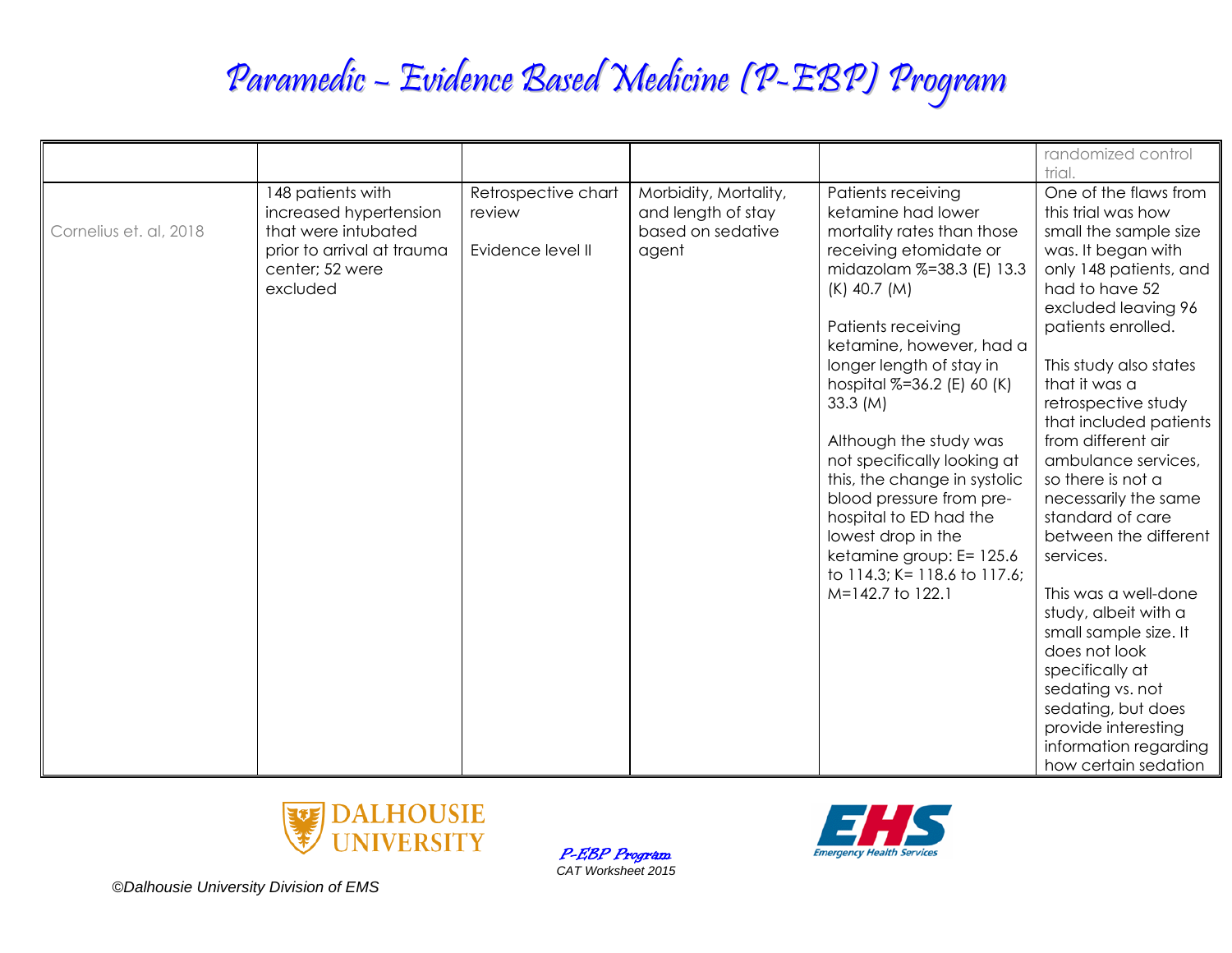|  |  | agents affect |
|--|--|---------------|
|  |  | hemodynamic   |
|  |  | stability     |

#### **Comments:**

These studies do not pertain directly to the PICO question asked; however, their data can be used to potentially form more research studies in the future. One main reason why people are hesitant to sedate a patient who already has a decreased GCS is because they are worried about worsening the hemodynamics in an already unstable patient. The first study shows that patients who receive sedation prior to intubation may have a better outcome over those that have not been sedated. The second study shows that ketamine can have a very limited affect on hemodynamics, unlike other agents such as midazolam.

By sedating these patients, we could reduce the risk that their sympathetic system may be more stimulated when they are still slightly aware of the procedures being done to them, even when their GCS makes it seem unlikely.

Further studies in this area could be very pertinent for services like British Columbia where RSI is not in the scope of ACP's.

#### **Consider:**

These studies make me more inclined to use ketamine in my practice for patients in which I am worried about their hemodynamics prior and post sedation. I believe more studies need to be done, however, before any definitive remarks can be made about this topic.

## **Clinical Bottom Line:**

It could be reasonable to sedate using an agent such as ketamine when intubating a patient with a very decreased GCS. It may dissociate them enough so their sympathetic drive will not be stimulated further if they have some awareness of what is going on, however, will not negatively affect their hemodynamics as much as other agents.



P-EBP Program *CAT Worksheet 2015*